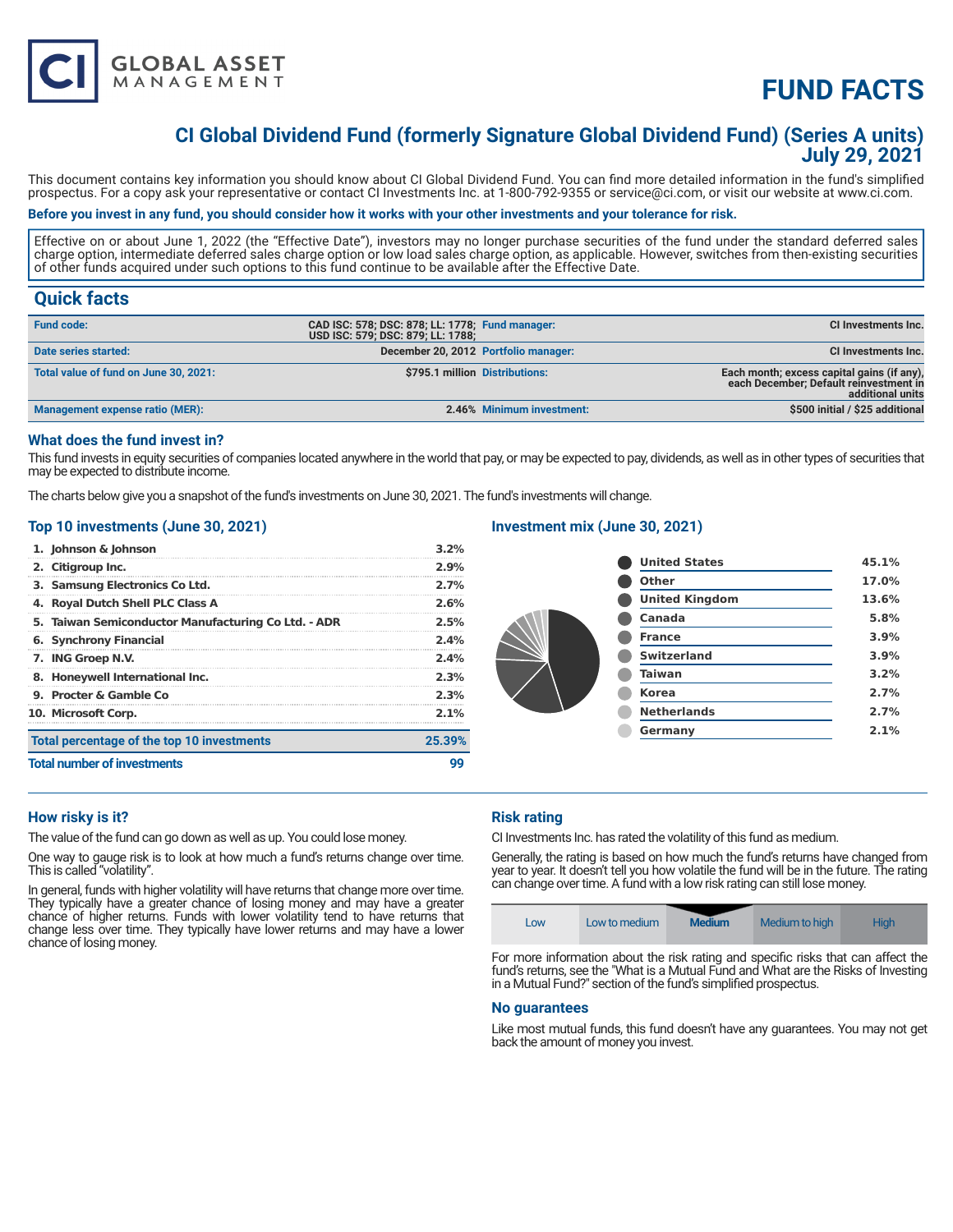# **CI Global Dividend Fund (formerly Signature Global Dividend Fund) (Series A units)**

#### **How has the fund performed?**

This section tells you how Series A securities of the fund have performed over the past 8 calendar years. Returns are after expenses have been deducted. These expenses reduce the fund's returns.

#### **Year-by-year returns**

This chart shows how Series A securities of the fund performed in each of the past 8 calendar years. This fund series dropped in value in 1 of the last 8 calendar years. The range of returns and change from year to year can help you assess how risky the fund has been in the past. It does not tell you how the fund will perform in the future.



#### **Best and worst 3-month returns**

This table shows the best and worst returns for Series A securities of the fund in a 3- month period over the past 8 calendar years. The best and worst 3-month returns could be higher or lower in the future. Consider how much of a loss you could afford to take in a short period of time.

|                     | <b>Return</b> | 3 months ending  | If you invested \$1,000 at the beginning of the period |
|---------------------|---------------|------------------|--------------------------------------------------------|
| <b>Best return</b>  | 13.9%         | January 31, 2021 | Vour investment would be \$1,139.                      |
| <b>Worst return</b> | $-19.5%$      | March 31. 2020   | Vour investment would be \$805.                        |

#### **Average return**

As at June 30, 2021, a person who invested \$1,000 in this series of units of the fund 8 years ago now has \$2,231. This works out to an annual compound return of 9.9%.

# **Who is this fund for?**

#### **This fund may be suitable for you if you:**

- want a core foreign equity fund for your portfolio with the potential for long term growth
- are investing for the medium and/or long term
- can tolerate medium risk

# **A word about tax**

In general, you'll have to pay income tax on any money you make on a fund. How much you pay depends on the tax laws of where you live and whether you hold the fund in a registered plan, such as a Registered Retirement Savings Plan or a Tax-Free Savings Account.

Keep in mind that if you hold your fund in a non-registered account, fund distributions are included in your taxable income, whether you get them in cash or have them reinvested.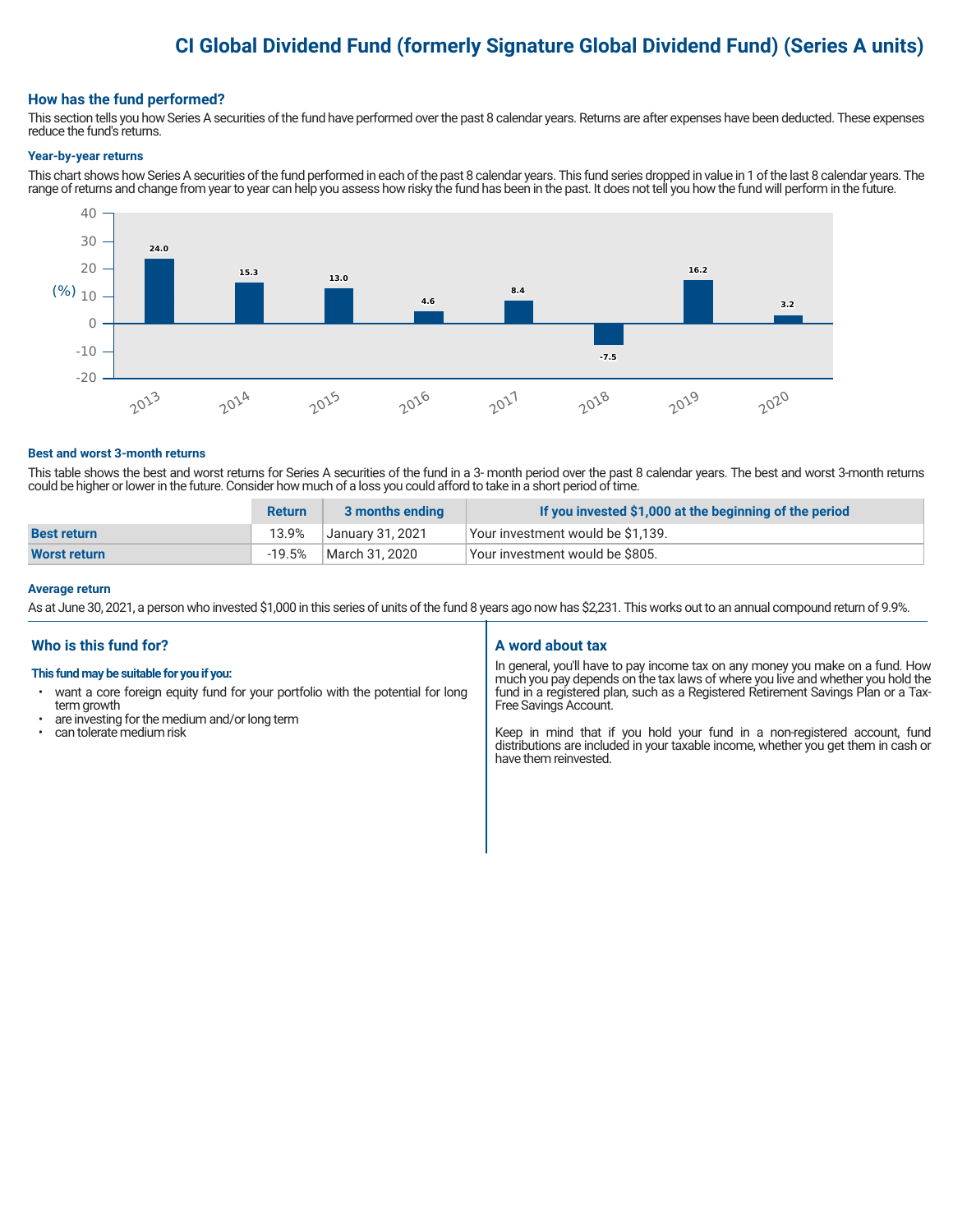# **CI Global Dividend Fund (formerly Signature Global Dividend Fund) (Series A units)**

## **How much does it cost?**

The following tables show the fees and expenses you could pay to buy, own and sell Series A securities of the fund. The fees and expenses — including any commissions — can vary among series of a fund and among funds. Higher commissions can influence representatives to recommend one investment over another. Ask about other funds and investments that may be suitable for you at a lower cost.

#### **1. Sales charges**

You may have to choose a sales charge option when you buy Series A securities of the fund. Ask about pros and cons of each option.

| What you pay                           |                                                      | <b>How it works</b>                                                                                                                                                                                                                                                               |  |
|----------------------------------------|------------------------------------------------------|-----------------------------------------------------------------------------------------------------------------------------------------------------------------------------------------------------------------------------------------------------------------------------------|--|
| in percent $(\%)$                      | in dollars<br>$(\$)$                                 |                                                                                                                                                                                                                                                                                   |  |
| Initial sales charge                   |                                                      |                                                                                                                                                                                                                                                                                   |  |
| 0 to 5.0% of the amount you buy        | \$0 to<br>$$50.00$ on<br>every<br>\$1,000 you<br>pay | You and your representative decide on the rate.<br>٠<br>The initial sales charge is deducted from the amount you buy. It goes to your representative's firm as a commission.<br>$\bullet$                                                                                         |  |
| <b>Standard deferred sales charges</b> |                                                      |                                                                                                                                                                                                                                                                                   |  |
| If you sell within:                    | \$0 to<br>\$55.00 on                                 | The standard deferred sales charge is a set rate and is deducted from the amount you sell based on the initial cost and<br>number of those securities.                                                                                                                            |  |
| 5.5%<br>1 year of buying               | every<br>\$1,000 of                                  | When you buy the fund, we pay your representative's firm a commission of 5%. Any standard deferred sales charge you pay<br>$\bullet$<br>when you sell the fund goes to us.                                                                                                        |  |
| 5.0%<br>2 years of buying              | original<br>cost you                                 | You can sell up to 10% of your securities each year without paying a standard deferred sales charge subject to certain<br>$\bullet$<br>restrictions ("10% free redemption right"). Your 10% free redemption right is reduced by the equivalent number of securities               |  |
| 5.0%<br>3 years of buying              | sell                                                 | you would have received if you had reinvested any cash distributions you received during the calendar year. If you exercised<br>your 10% redemption right and redeem your securities before the standard deferred sales charge schedule has expired, your                         |  |
| 4.0%<br>4 years of buying              |                                                      | standard deferred sales charge on a full redemption would be the same as if you had not redeemed securities under your<br>10% free redemption right.                                                                                                                              |  |
| 4.0%<br>5 years of buying              |                                                      | If you hold the fund in a non-registered account, if applicable, you can ask to receive cash distributions which are not                                                                                                                                                          |  |
| 3.0%<br>6 years of buying              |                                                      | subject to standard deferred sales charges.<br>You can switch between standard deferred sales charge funds at any time without paying this sales charge. The standard                                                                                                             |  |
| 2.0%<br>7 years of buying              |                                                      | deferred sales charge schedule will be based on the date you bought securities of the first fund and the rates and duration<br>of such schedule shall continue to apply.                                                                                                          |  |
| 0.0%<br>After 7 years                  |                                                      | Your securities will be converted into the initial sales charge option after the expiry of the standard deferred sales charge<br>$\bullet$<br>schedule if you qualify for CI Prestige (and if available for your securities) and such securities will participate in CI Prestige. |  |
|                                        |                                                      |                                                                                                                                                                                                                                                                                   |  |
| Low-load sales charges                 |                                                      |                                                                                                                                                                                                                                                                                   |  |
| If you sell within:                    | \$0 to<br>$$30.00$ on                                | The low-load sales charge is a set rate and is deducted from the amount you sell based on the initial cost and number of<br>those securities.                                                                                                                                     |  |
| 1 year of buying<br>3.0%               | every<br>\$1,000 of                                  | When you buy the fund, we pay your representative's firm a commission of up to 2.5%. Any low-load sales charge you pay<br>when you sell the fund goes to us.                                                                                                                      |  |
| 2.5%<br>2 years of buying              | original<br>cost you                                 | If you hold the fund in a non-registered account, if applicable, you can ask to receive cash distributions which are not<br>subject to low-load sales charges.                                                                                                                    |  |
| 2.0%<br>3 years of buying              | sell                                                 | You can switch between low-load sales charge funds at any time without paying this sales charge. The low-load sales<br>charge schedule will be based on the date you bought securities of the first fund and the rates and durati                                                 |  |
| 0.0%<br>After 3 years                  |                                                      | schedule shall continue to apply.                                                                                                                                                                                                                                                 |  |
|                                        |                                                      | Your securities will be converted into the initial sales charge option after the expiry of the low-load sales charge schedule if<br>you qualify for CI Prestige (and if available for your securities) and such securities will p                                                 |  |